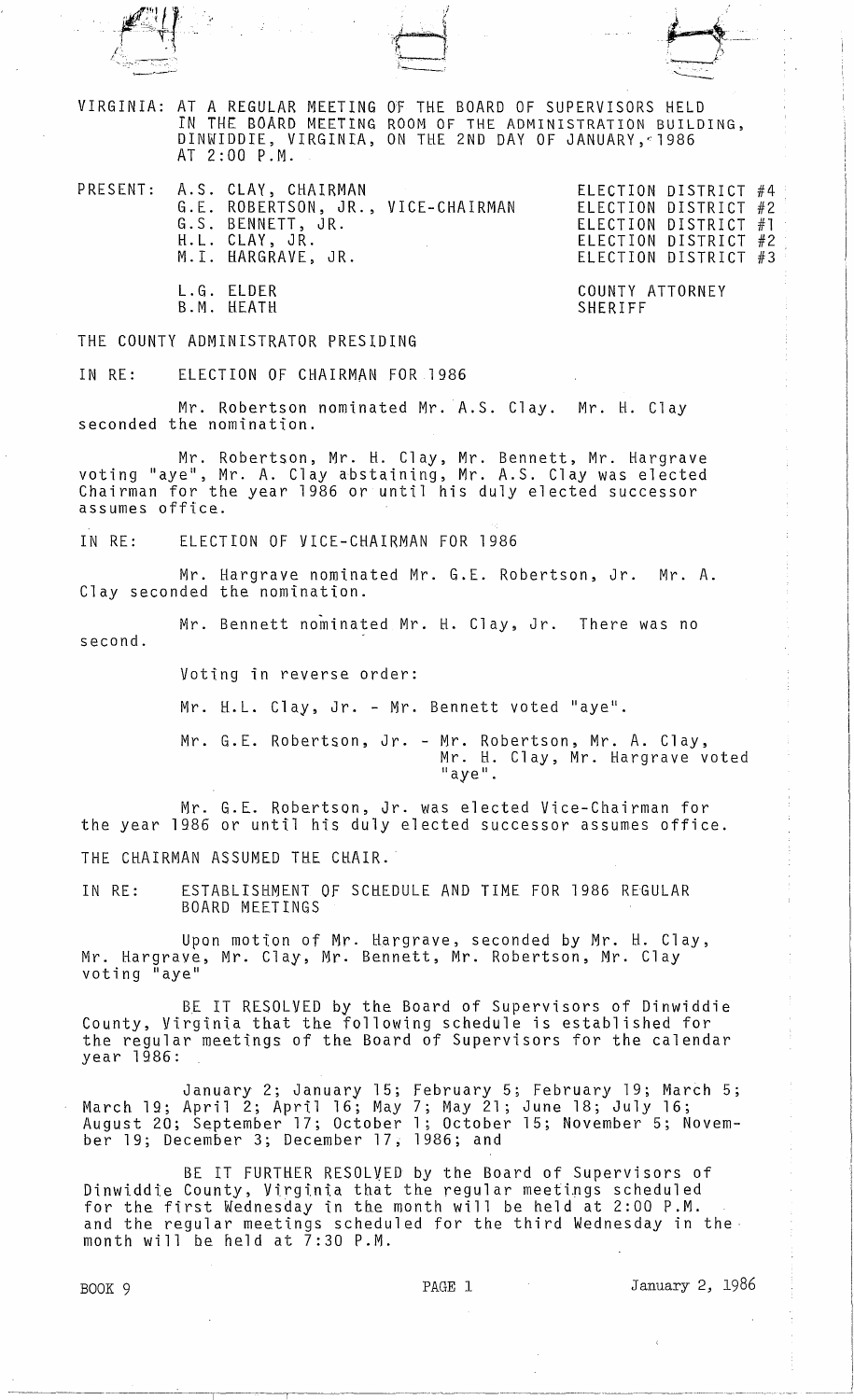IN RE: MINUTES

Upon motion of Mr. H. Clay, seconded by Mr. Hargrave, Mr. Clay, Mr. Hargrave, Mr. Bennett, Mr. Robertson, Mr. Clay voting "aye", the minutes of the December 18, 1985 meeting were approved as presented.

IN RE: CHANGE IN PRINCIPAL--BOND FOR NAMOZINE VFD TO SELL COUNTY VEHICLE LICENSES

Mr. W.E. Jones, Treasurer, stated there has been a change in the position of Treasurer for the Namozine VFO; therefore, the principal to be bonded to sell county vehicle licenses should be changed to correspond with the new Treasurer.

Upon motion of Mr. Hargrave, seconded by Mr. Robertson, Mr. Hargrave, Mr. Robertson, Mr. Clay, Mr. Bennett, Mr. Clay voting "aye", Mr. Lawrence Watkins, Treasurer, was designated as the principal agent to be bonded for selling county vehicle licenses for the Namozine VFD.

IN RE: TREASURER

Mr. W.E. Jones, Treasurer, presented his monthly report<br>for December, 1985. He also reviewed the collection rate for taxes as of December 5, 1985, which was 84.58%.

IN RE: BUILDING INSPECTOR

Mr. James L. Blaha was not present, but his report for the month of December, 1985 was read by the Chairman.

IN RE: STATE & LOCAL HOSPITALIZATION CONTRACT--JOHN RANDOLPH HOSPITAL

Upon motion of Mr. Robertson, seconded by Mr. Bennett, Mr. Robertson, Mr. Bennett, Mr. Clay, Mr. Hargrave, Mr. Clay voting<br>"aye", the Chairman was authorized to sign a contract for state and local hospitalization with John Randolph Hospital, \$410.46/ day.

IN RE: POLICY TO PROHIBIT EMPLOYEE'S PERSONAL USAGE OF COMPANY VEHICLES, EXCEPT FOR COMMUTING

Upon motion of Mr. H. Clay, seconded by Mr. Hargrave, Mr. Clay, Mr. Hargrave, Mr. Bennett, Mr. Robertson, Mr. Clay voting<br>"aye",

BE IT RESOLVED by the Board of Supervisors of Dinwiddie County, Virginia that the following policy regarding employee personal usage of business vehicles of Dinwiddie County be and is hereby adopted:

1. The Board of Supervisors, due to valid business considerations, provides a business vehicle to various employees for their usage. The primary reason the vehicles are provided is for adequate transportation for business activities. However, the Board of Supervisors feels it is a convenience necessity for the employees to use these vehicles to commute to and from the business. It is the Board of Supervisors' policy that there should be <u>no</u> other personal use of these business vehicles, unless approved on a specific case-by-case basis. Other than those vehicles for which commuting is allowed, it is our policy that no personal use of any vehicles is allowed.

2. The Board of Supervisors agrees that it will be respon- sible for the automobile liability insurance coverage for these vehicles.

:<br>پاس سیلی<br>م

, and the contract of  $\mathcal{L}$  respectively.

3. The Board of Supervisors will include the value of the employee's personal usage for commuting in each employee's W-2 annually. This value will be computed under the applicable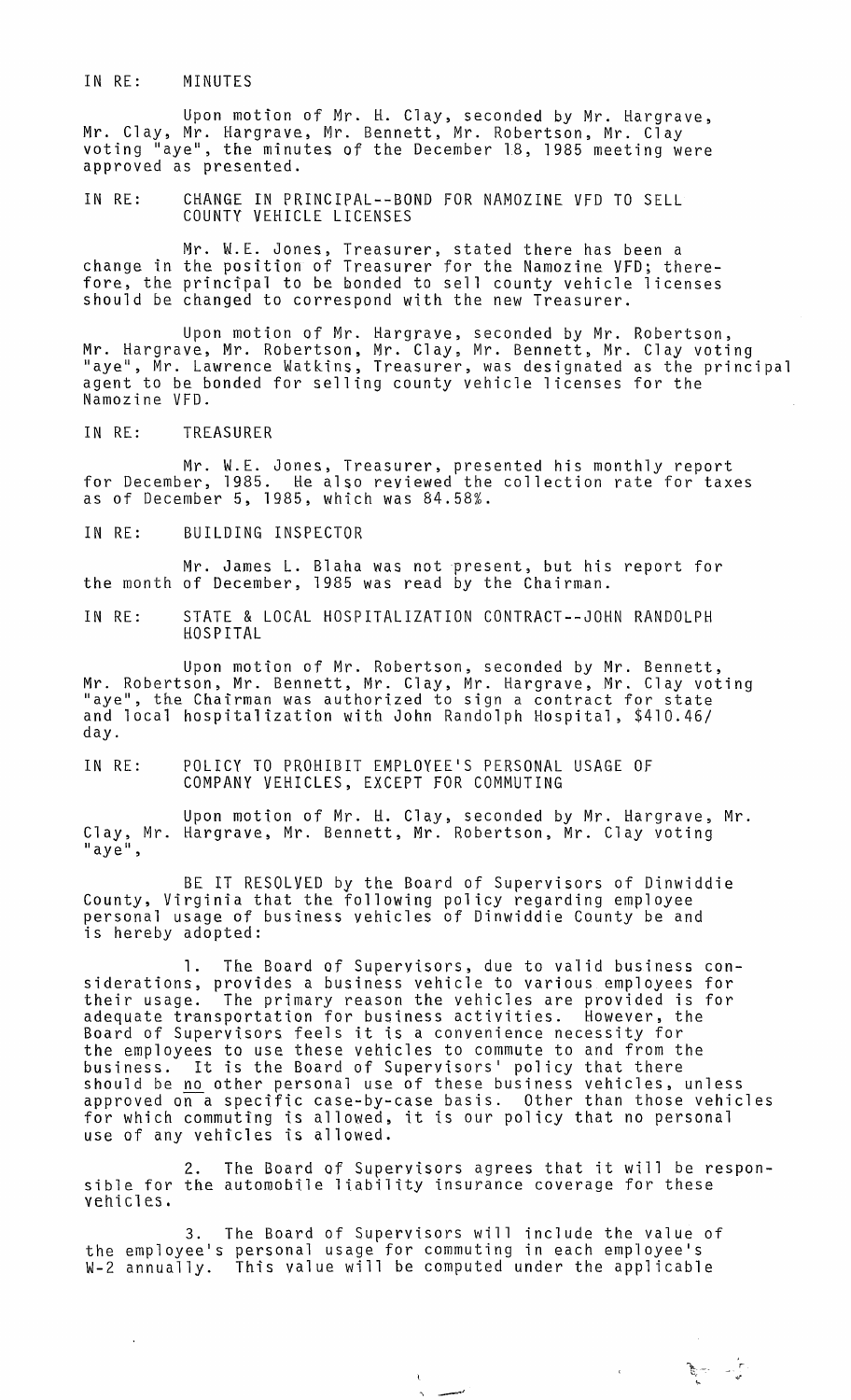method as established by IRS regulations. Specifically, non-control<br>employees will have their personal usage valued at \$3.00 per day employees will have their personal usage valued at \$3.00 per day<br>unless they have been approved for personal usage in addition to commuting. Then the value will be computed using the IRS's Annual Lease Value Table.

*·:v-:-* . l t;~~. =::1;~

4. The Board of Supervisors will notify employees January <sup>1</sup>of every year that no federal income tax will be withheld from this imputed value.

5. The Board of Supervisors will withhold the required FICA lSocial Security} tax computed on this value annually, no later than December 31 of each year.

IN RE: APPOINTMENTS AND RECOMMENDATIONS

The appointments to the Transportation Safety Commission were postponed to allow time to receive a recommendation from the Rescue Squad.

It was agreed that recommendations from the Board of Supervisors for appointment to the Board of Equalization should be submitted to the County Administrator by the January 15, 1986 meeting so they can be presented for consideration by the Circuit Court Judge.

IN RE: SHERIFF

Sheriff B.M. Heath gave the following comparison report for 1984 and 1985:

| Civil Papers served:           | $1984 - 4.829$  | $1985 - 5,192$ |
|--------------------------------|-----------------|----------------|
| Warrants Issued:               | 396             | 595            |
| Warrants Issued - Other juris- | 236<br>dictions | 263            |

IN RE: VIRGINIA DEPARTMENT Of HIGHWAYS & TRANSPORTATION

Mr. Mac Neblett, Resident Engineer, VDH&T, appeared before the Board to answer any questions they might have.

IN RE: PETERSBURG-DINWIDDIE COUNTY AIRPORT & INDUSTRIAL AUTHORITY-~PROPOSED LEGISLATION

Upon motion of Mr. Hargrave, seconded by Mr. H. Clay, Mr. Hargrave, Mr. Clay, Mr. Bennett, Mr. Robertson, Mr. Clay voting "aye", the following resolution was adopted:

WHEREAS, the City of Petersburg, on September 17, 1985, adopted a resolution requesting certain changes in the legislation creating the Petersburg-Dinwiddie County Airport and Industrial Authority; and

WHEREAS, Attorney Robert McIlwaine has presented to the Board of Supervisors legislation reflecting the changes requested by the City of Petersburg;

NOW THEREFORE BE IT RESOLVED by the Board of Supervisors of Dinwiddie County, Virglnia'that it concurs with the requested changes by the City of Petersburg; and

BE IT FURTHER RESOL<mark>VED by the Board of Supervisors of</mark> Dinwiddie County, Virginia that it requests its representatives in the General Assembly to introduce .this legislation during the 1986 session of the General Assembly.

IN RE: INFORMATION

 $\sqrt{2}$ 

The following information was included in the Board material for this meeting:

BOOK 9 **PAGE 2** PAGE 2 January 2, 1986